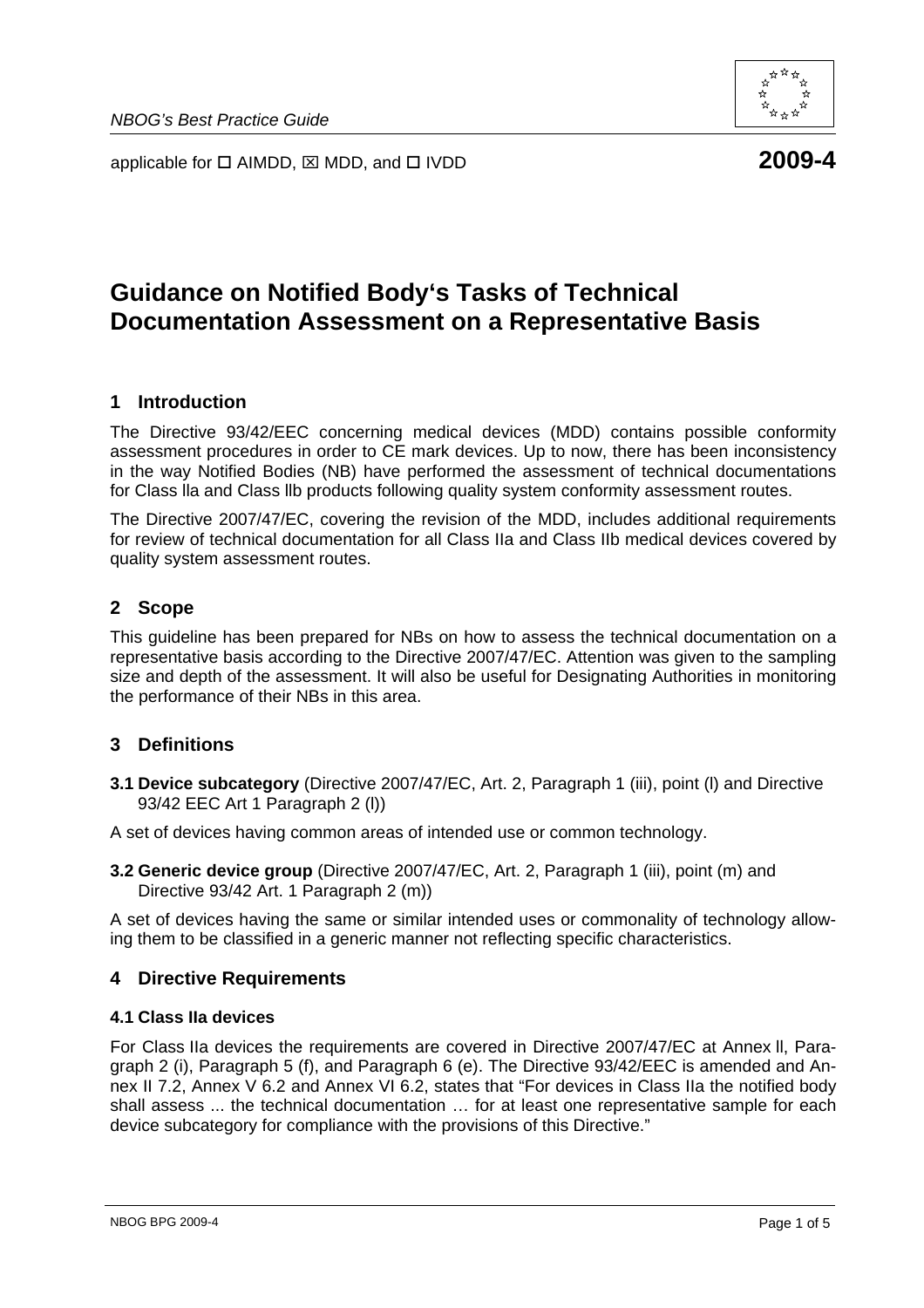# **4.2 Class IIb devices**

For Class IIb devices the requirements are covered in Directive 2007/47/EC at Annex ll, Paragraph 2 (i). The Directive 93/42/EEC is amended and Annex II 7.3 states that "For devices in Class IIb the notified body shall assess, as part of the assessment in Section 3.3, the technical documentation as described in Section 3.2 (c) for at least one representative sample for each generic device group for compliance with the provisions of this Directive."

#### **4.3 Concept of the reviews**

Directive 2007/47/EC, Recital (22) introduces the concept of the reviews of Class lla and llb devices: "… The depth and extent of this review should be commensurate with the classification of the device, the novelty of the intended treatment, the degree of intervention, the novelty of the technology or construction materials, and the complexity of the design and/or technology. This review can be achieved by taking a representative example of design documentation of one or more type(s) of devices from those being manufactured. Further review(s), and in particular the assessment of changes to the design that could affect conformity with the essential requirements, should be part of the surveillance activities of the notified body."

Directive 93/42/EEC is amended and in Annex II 7.4, Annex V 6.3 and Annex VI 6.3, there are rationales provided for the sampling: "In choosing representative sample(s) the notified body shall take into account the novelty of the technology, similarities in design, technology, manufacturing and sterilisation methods, the intended use and the results of any previous relevant assessments (e.g. with regard to physical, chemical or biological properties) that have been carried out in accordance with this Directive. The notified body shall document and keep available to the competent authority its rationale for the sample(s) taken."

#### **4.4 Requirements for surveillance assessments**

Directive 2007/47/EC Annex ll, Paragraph 2 (i), Paragraph 5 (f), Paragraph 6 (e) and Paragraph 6.4 introduces requirements for surveillance assessments. The Directive 93/42/EEC is amended and in Annex II 7.5, Annex V 6.4 and Annex VI 6.4 it is stated: "Further samples shall be assessed by the notified body as part of the surveillance assessment...".

# **5 Timing**

Directive 2007/47/EC Article 4 states Member States "… shall apply those measures from 21 March 2010".

Following the adoption of Directive 2007/47/EC, from 21 March 2010 at the latest, for Class IIb devices following the Annex II assessment route and Class IIa devices following the Annex II, V or VI assessment route there is a specific requirement for technical documentation to be reviewed by the NB on a sample basis. At any rate and at the latest, the first surveillance following 21 March 2010 will need to address this element.

After the 21 March 2010 new certificates can be issued only according to the new requirements.

For existing certificates issued prior to this date please see "Interpretative document of the Commission's services Implementation of Directive 2007/47/EC amending Directives 90/385/EEC, 93/42/EEC and 98/8/EC" [1] for details. In this document the Commission's services call upon the member states to require Notified Bodies to ensure that surveillance audits are performed **at least once a year** as specified in the standard EN ISO /IEC 17021 [2].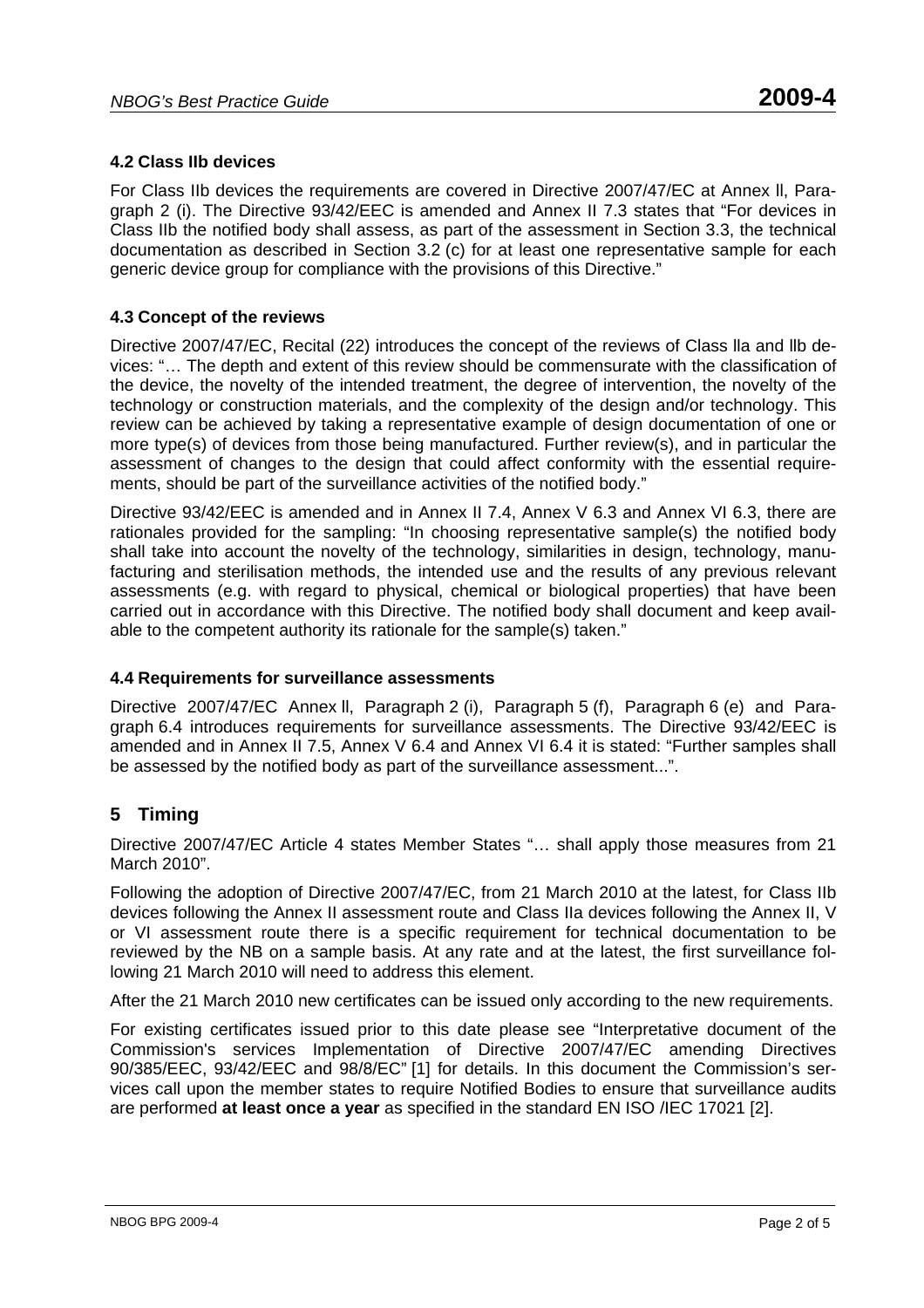# **6 Depth of Assessment**

The assessment of each set of technical documentation selected, **as a minimum**, should consist of a review of

- the intended use including confirmation that the product is a medical device and it's correct classification,
- the validity of the essential requirements checklist, especially when harmonized standards have not been applied in full,
- risk management file,
- pre-clinical data (studies in animal models, biocompatibility, technical performance tests etc.),
- clinical evaluation in accordance with 93/42/EEC Annex X (Note the NB review should be as per MEDDEV 2.7.1 [3]),
- information supplied by the manufacturer (label, instructions for use),
- declaration of conformity or the draft thereof,
- other technical documentation based on risk,
- and should be done according to the respective parts of NBOG BPG 2009-1 [4].

Consequently, there will be one part of the assessment performed within the normal course of the audit but in addition, file reviews will be necessary.

The time spent on the review and the level of expertise used should be proportionate to the risk and complexity of the devices in question. For the more complex devices this may require a detailed technical review. If such an in depth assessment is not considered necessary then a justification should be available.

Depending on the risk and complexity of the device(s), different experts may be involved. Therefore, NBs may not be able to perform the complete assessment on site.

# **7 Reporting**

For those elements covered the report produced for each technical documentation reviewed should be in line with the NBOG guidance on Design Dossier Report Content [4]. This could be either as part of the audit report or separately as a supplement.

Nonconformities/Corrective Action Requests should be raised in the normal manner, including those raised against technical documentation under conformity assessment procedures according to Annex V or Annex VI.

# **8 Sampling**

For **initial audits** of devices in **Class IIb** the Directive states that the NB shall assess the technical documentation for at least one representative sample for each generic device group (i.e. a set of devices having the same or similar intended uses or commonality of technology allowing them to be classified in a generic manner not reflecting specific characteristics). This is the same description as for "generic device groups" in EN ISO 15225 [5], which specifies the GMDN system.

For **initial audits** of devices in **Class IIa** the Directive states that the NB shall assess the technical documentation for at least one representative sample for each device subcategory (i.e. a set of devices having common areas of intended use or common technology). Since no similar description exists for subcategory/ies like for "generic device groups", the grouped collective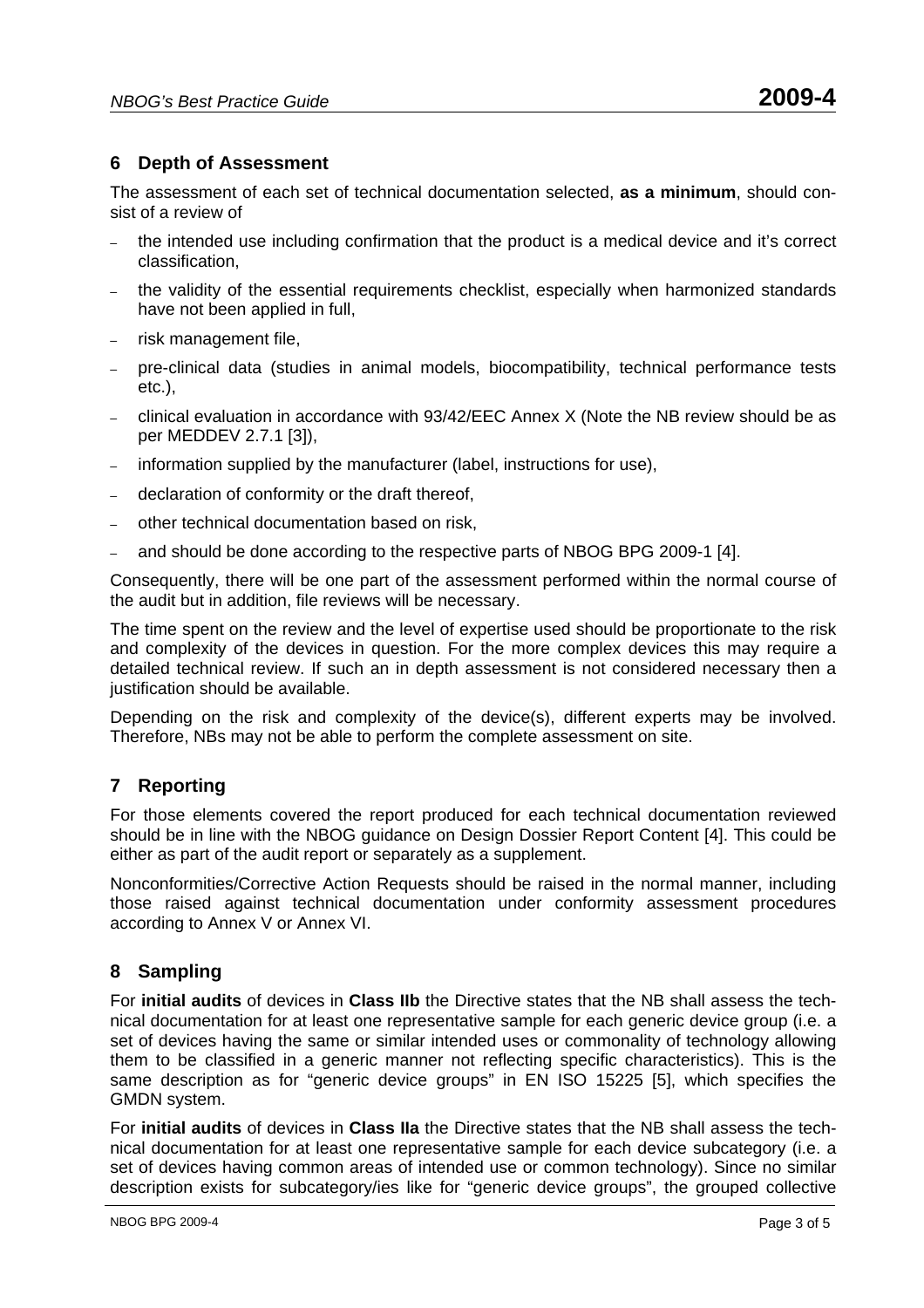terms described in NBOG BPG 2009-3 [6], which define scope expressions for NBs, could be used for this.

However, in practice it is expected that the NB identifies the complete range of Class IIa and IIb products manufactured and define a suitable sampling plan for initial audits. This should be done based on the numbers of generic device groups and grouped collective terms.

It is considered that if large numbers of samples are required to be taken then the following plan should be used:

For **Class IIa** devices: a sample of each group of scope expressions according to NBOG BPG 2009-3 [6].

For **Class IIb** devices: a sample of generic device groups, referenced by different GMDN preferred terms, to the following plan:

- Up to 2 groups: a sample from each group
- Up to 10 groups: a sample from 3 of these groups

Up to 20 groups: a sample from 5 of these groups

Up to 30 groups: from 7 groups a sample

 $N > 30$  groups: from  $N/10 + 5$  groups a sample

For **surveillance audits** the NB should identify the complete range of Class IIa and IIb devices and group them according to preferred terms and grouped collective terms (scope expressions). For each certification period, and at least every 3 years, the NB should identify the technical documentations to be reviewed in line with the above sampling plan. As long as there is still a technical documentation not yet reviewed, at least one technical documentation should be sampled each year. This activity may or may not be done in conjunction with routine surveillance assessments. During subsequent certification periods appropriate plans should be drawn up to ensure that in the long run the majority, if not all, of the technical documentations will be assessed.

#### **9 Changes/New Devices**

Manufacturers introducing a new subcategory of Class IIa device or a new generic Class IIb device need to inform their NB who need to review relevant technical documentation prior to the products being placed on the market. For changes to existing designs the normal change requirements apply.

| Reference | Directive 93/42/EEC Annex II, V and VI |                                                                                                                                                                              |
|-----------|----------------------------------------|------------------------------------------------------------------------------------------------------------------------------------------------------------------------------|
|           |                                        | Directive 2007/47/EC                                                                                                                                                         |
| Sources   | 11 I                                   | Interpretative document of the Commission's services:<br><b>Implementation of Directive 2007/47/EC amending Directives</b><br>90/385/EEC, 93/42/EEC and 98/8/EC, 5 June 2009 |
|           | [2]                                    | EN ISO/IEC 17021 : 2006 Conformity assessment – Requirements<br>for bodies providing audit and certification of management systems                                           |
|           | [3]                                    | MEDDEV 2.7/1 Evaluation of clinical data – a guide for manufactur-<br>ers and notified bodies                                                                                |